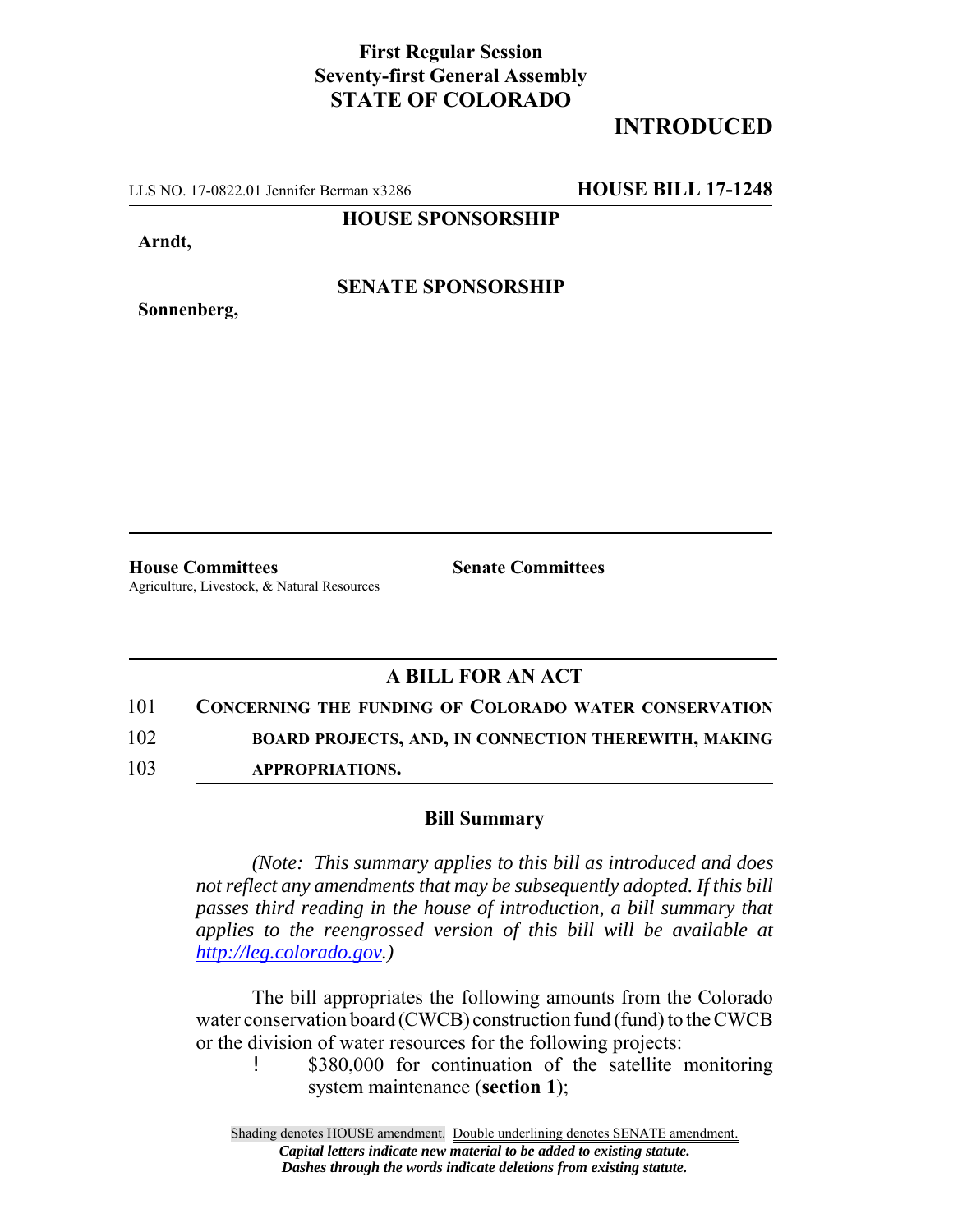- ! \$500,000 for continuation of the Colorado floodplain map modernization program (**section 2**);
- ! \$200,000 for continuation of the Colorado decision support system operation and maintenance (**section 3**);
- ! \$175,000 for continuation of the weather modification program (**section 4**);
- ! \$154,000 for the support of the Colorado Mesonet, a spatially coherent network of weather stations reporting in near real-time via major data portals (**section 5**);
- ! \$800,000 for continuation of the water forecasting partnership project (**section 6**);
- ! \$1,000,000 for continuation of the alternative agricultural transfer methods grant program (**section 7**);
- ! \$500,000 for continuation of technical assistance for the federal irrigation improvement cost-sharing program (**section 8**);
- ! \$1,100,000 for implementation of the Colorado water loss control initiative (**section 9**);
- ! \$10,000,000 for continuation of the Rio Grande cooperative project (**section 12**);
- ! \$5,000,000 for continuation of the watershed restoration program (**section 13**); and
- ! \$10,000,000 for implementation of the Colorado water plan (**section 14**).

**Section 10** appropriates \$260,000 from the public and private utilities sector fund to the water quality control division in the Colorado department of public health and environment for updating regulations related to nonpotable water reuse and graywater usage.

**Section 11** authorizes the CWCB to make loans in the amount of up to \$90,000,000 from the fund for the Windy Gap firming project.

The bill directs the state treasurer to transfer the following amounts from the fund:

- ! Up to \$500,000 to the flood and drought response fund (**section 15**);
- ! \$1,300,000 to the litigation fund (**section 16**);
- ! \$300,000 to the feasibility study small grant fund (**section 17**);
- ! \$1,500,000 to the fish and wildlife resources fund (**section 18**);
- ! \$260,000 to the public and private utilities sector fund (**section 19**).

**Section 21** transfers the following amounts from the severance tax perpetual base fund to the fund:

! On July 1, 2017, \$10,000,000 for the Rio Grande cooperative project;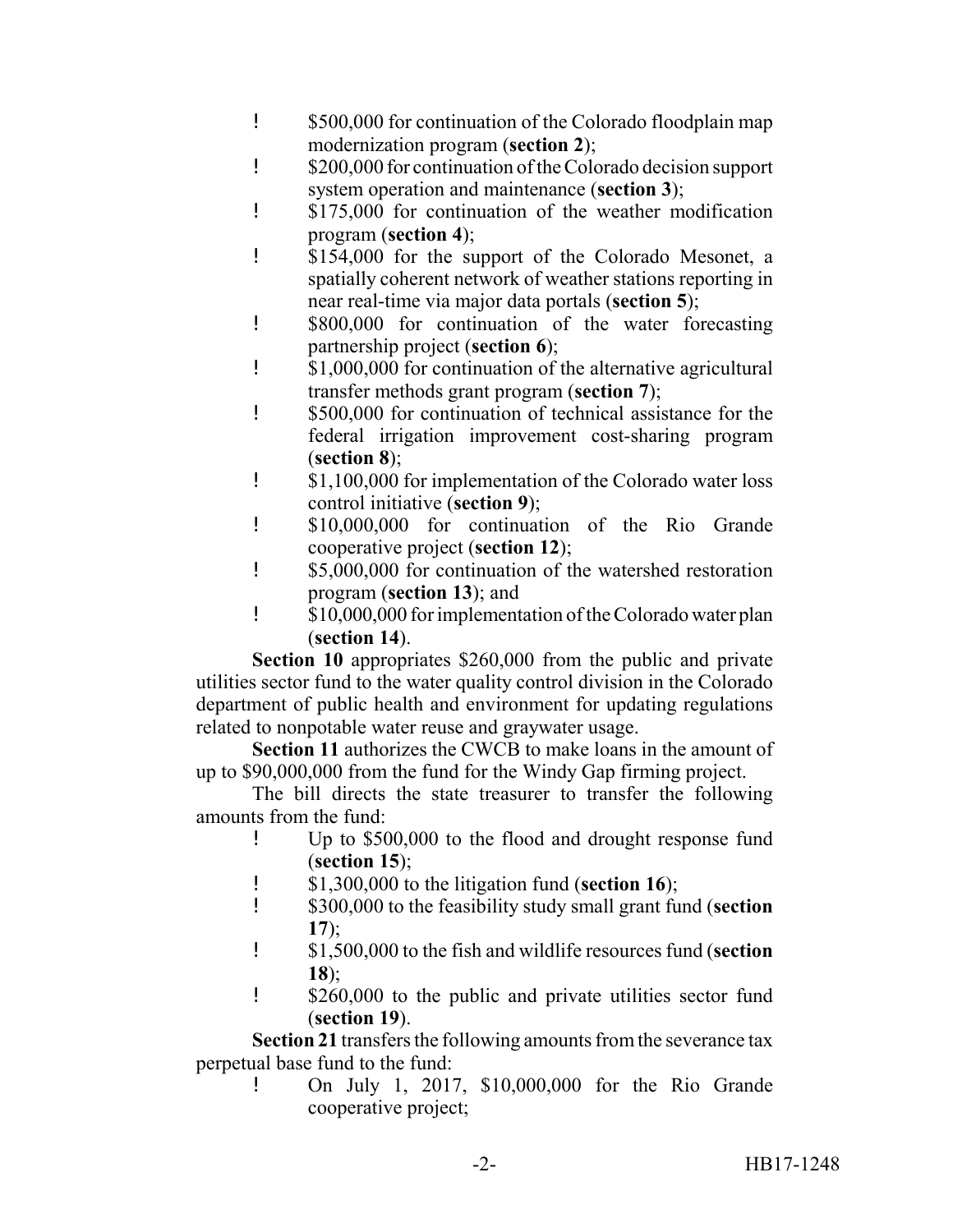- ! On July 1, 2017, \$5,000,000 for the watershed restoration program;
- ! On July 1, 2017, and each July 1 thereafter, \$10,000,000 for implementation of the state water plan; and
- ! On July 1, 2017, \$10,000,000 to supplement the water supply reserve fund.

Section 21 also transfers, on July 1, 2017, \$30,000,000 from the severance tax perpetual base fund to the loan guarantee fund, which fund is created in **section 20** for use by the CWCB for the purpose of guaranteeing the repayment of loans for water projects with multiple participants; except that, if, on or before June 30, 2017, the CWCB informs the state treasurer that an amount less than \$30,000,000 should be transferred from the severance tax perpetual base fund to the loan guarantee fund, the state treasurer is required to transfer that lesser amount on July 1, 2017.

1 *Be it enacted by the General Assembly of the State of Colorado:*

2 **SECTION 1. Continuation of the satellite monitoring system**

 **maintenance - appropriation.** (1) For the 2017-18 state fiscal year, 4 \$380,000 is appropriated to the department of natural resources for use by the division of water resources. This appropriation is from the Colorado water conservation board construction fund created in section 37-60-121, C.R.S. To implement this section, the division of water resources may use this appropriation for renovation of existing gauging stations; replacement of outdated collection platforms; lysimeter support, data collection, and maintenance; upgrading of transmission components of the satellite monitoring system established and operated pursuant to 12 section 37-80-102 (10), C.R.S.; stream gauge flood hardening projects; and data collection efforts related to flood forecasting and warning.

14 (2) The money appropriated in subsection (1) of this section 15 remains available for the designated purposes until it is fully expended.

16 **SECTION 2. Continuation of the Colorado floodplain map** 17 **modernization program - appropriation.** (1) For the 2017-18 state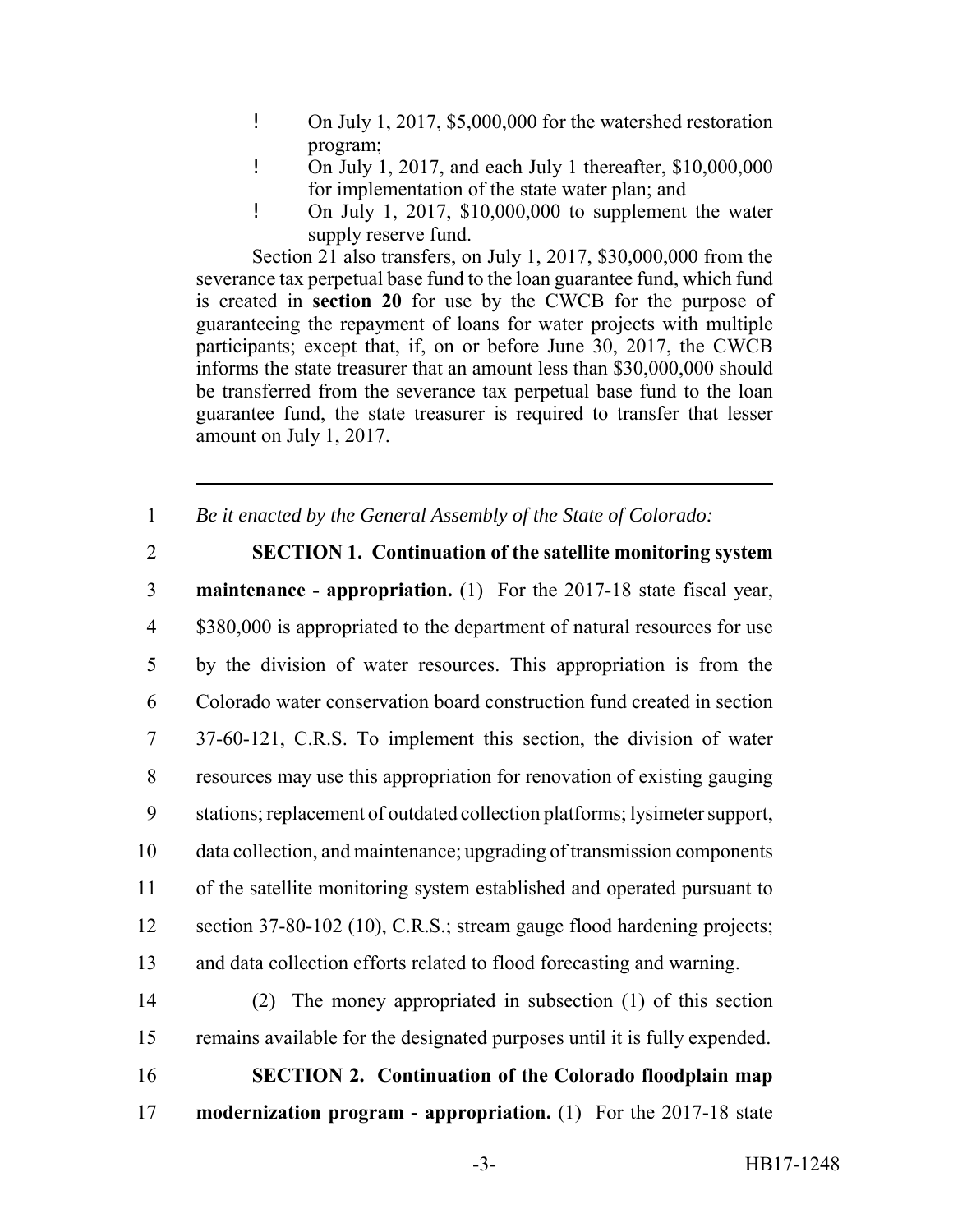fiscal year, \$500,000 is appropriated to the department of natural resources for use by the Colorado water conservation board. This appropriation is from the Colorado water conservation board construction 4 fund created in section 37-60-121, C.R.S. To implement this section, the Colorado water conservation board may use this appropriation to continue to assist with the preparation of revised and improved floodplain studies and maps for communities throughout Colorado and participate in federally sponsored floodplain map modernization activities.

 (2) The money appropriated in subsection (1) of this section remains available for the designated purposes until it is fully expended.

 **SECTION 3. Continuation of the decision support system operation and maintenance - appropriation.** (1) For the 2017-18 state fiscal year, \$200,000 is appropriated to the department of natural resources for use by the Colorado water conservation board. This appropriation is from the Colorado water conservation board construction 16 fund created in section 37-60-121, C.R.S. To implement this section, the Colorado water conservation board may use this appropriation to continue to operate and maintain the Colorado decision support system, which provides data and analytical tools to assist water resources planning and management projects throughout the state.

 (2) The money appropriated in subsection (1) of this section remains available for the designated purposes until it is fully expended.

 **SECTION 4. Continuation of the weather modification program - appropriation.** (1) For the 2017-18 state fiscal year, 25 \$175,000 is appropriated to the department of natural resources for use 26 by the Colorado water conservation board. This appropriation is from the Colorado water conservation board construction fund created in section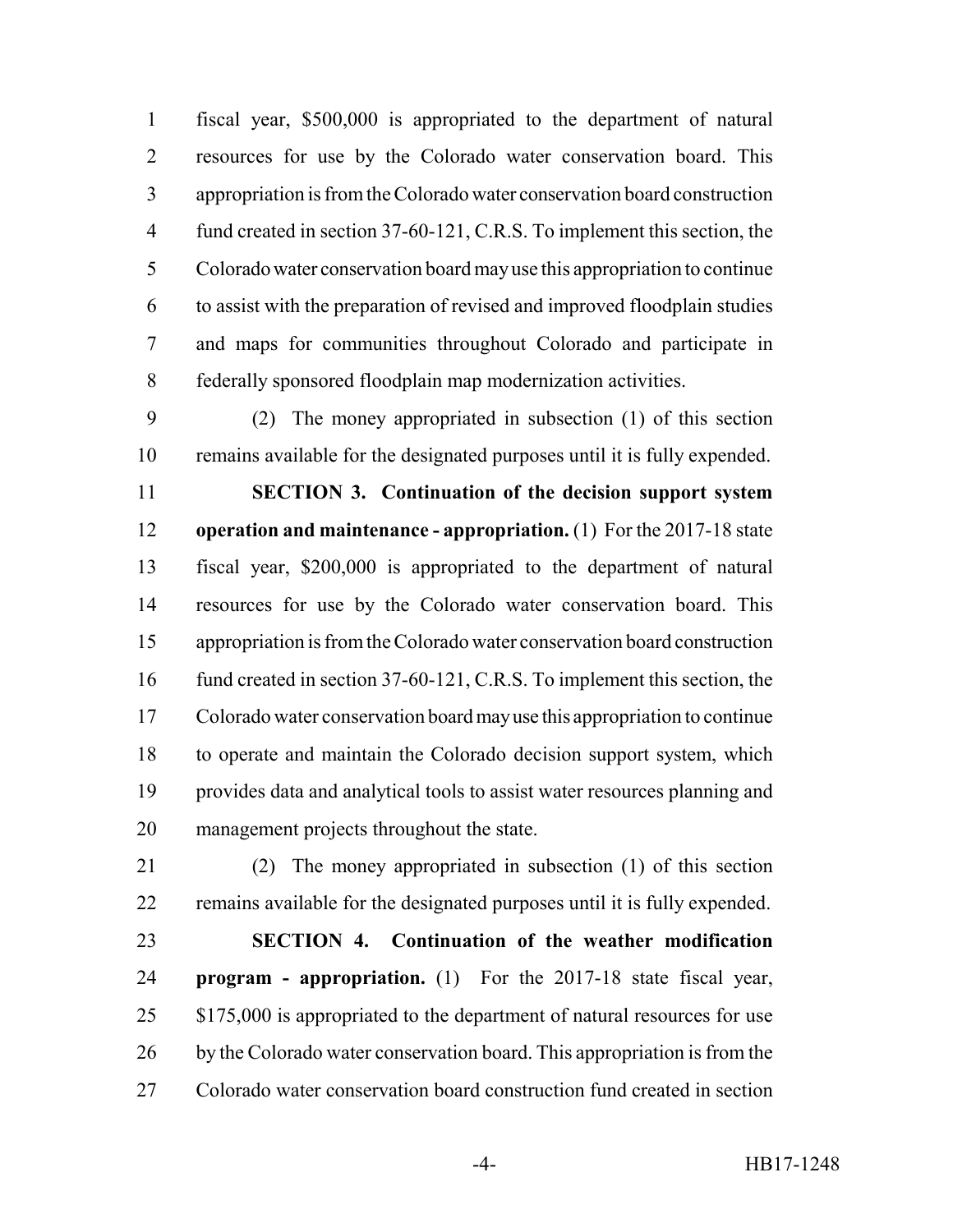37-60-121, C.R.S. To implement this section, the Colorado water conservation board may use this appropriation to continue to assist water conservation districts, water conservancy districts, and other water providers and their fiscal agents with the development of cloud seeding programs that provide benefits to recreation, streams, and reservoirs through snowpack enhancement.

 (2) The money appropriated in subsection (1) of this section remains available for the designated purposes until it is fully expended.

 **SECTION 5. Colorado Mesonet - appropriation.** (1) For the 2017-18 state fiscal year, \$154,000 is appropriated to the department of natural resources for use by the Colorado water conservation board. This appropriation is from the Colorado water conservation board construction fund created in section 37-60-121, C.R.S. To implement this section, the Colorado water conservation board may use this appropriation to support the Colorado Mesonet, including for the following activities: Operation and maintenance, travel, communications, database and website management, and hazardous waste disposal.

 (2) The money appropriated in subsection (1) of this section remains available for the designated purposes until it is fully expended.

 **SECTION 6. Water forecasting partnership project - appropriation.** (1) For the 2017-18 state fiscal year, \$800,000 is appropriated to the department of natural resources for use by the Colorado water conservation board. This appropriation is from the Colorado water conservation board construction fund created in section 37-60-121, C.R.S. To implement this section, the Colorado water conservation board may use this appropriation to support the development of new ground and aerial remote sensing data and equipment and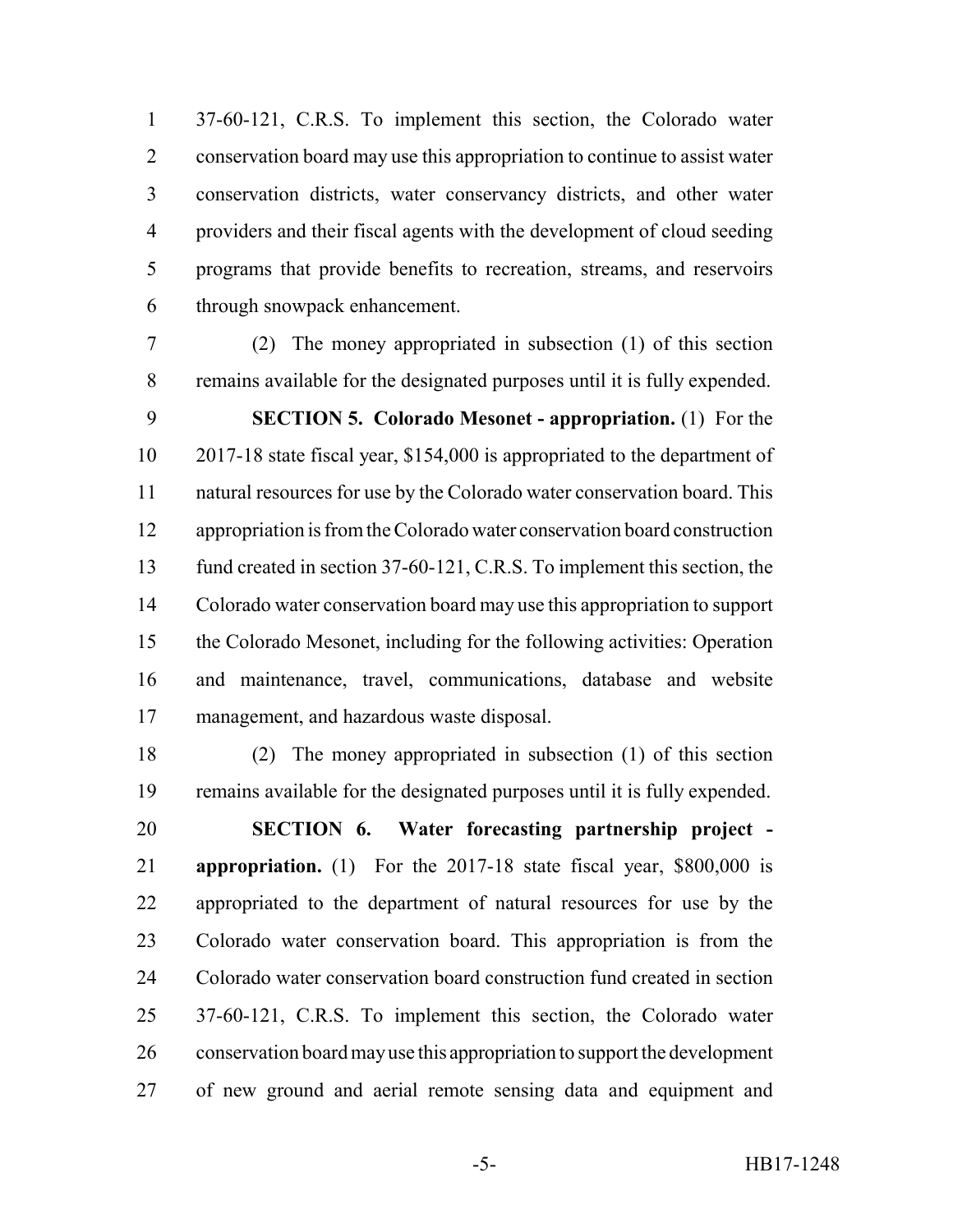hydrologic modeling, to provide reliable volumetric water supply forecasting.

 (2) The money appropriated in subsection (1) of this section remains available for the designated purposes until it is fully expended.

 **SECTION 7. Alternative agricultural transfer methods grant program - appropriation.** (1) For the 2017-18 state fiscal year, \$1,000,000 is appropriated to the department of natural resources for use by the Colorado water conservation board. This appropriation is from the Colorado water conservation board construction fund created in section 37-60-121, C.R.S. To implement this section, the Colorado water conservation board may use this appropriation for grant-making for projects that advance various agricultural transfer methods as alternatives to permanent dry-up of agricultural lands.

 (2) The money appropriated in subsection (1) of this section remains available for the designated purposes until it is fully expended. **SECTION 8. Technical assistance for federal irrigation improvement cost-sharing program - appropriation.** (1) For the 2017-18 state fiscal year, \$500,000 is appropriated to the department of natural resources for use by the Colorado water conservation board. This appropriation is from the Colorado water conservation board construction 21 fund created in section 37-60-121, C.R.S. To implement this section, the Colorado water conservation board may use this appropriation to provide technical assistance for applicants seeking competitive federal grant funds.

 (2) The money appropriated in subsection (1) of this section remains available for the designated purposes until it is fully expended.

**SECTION 9. Colorado water loss control initiative -**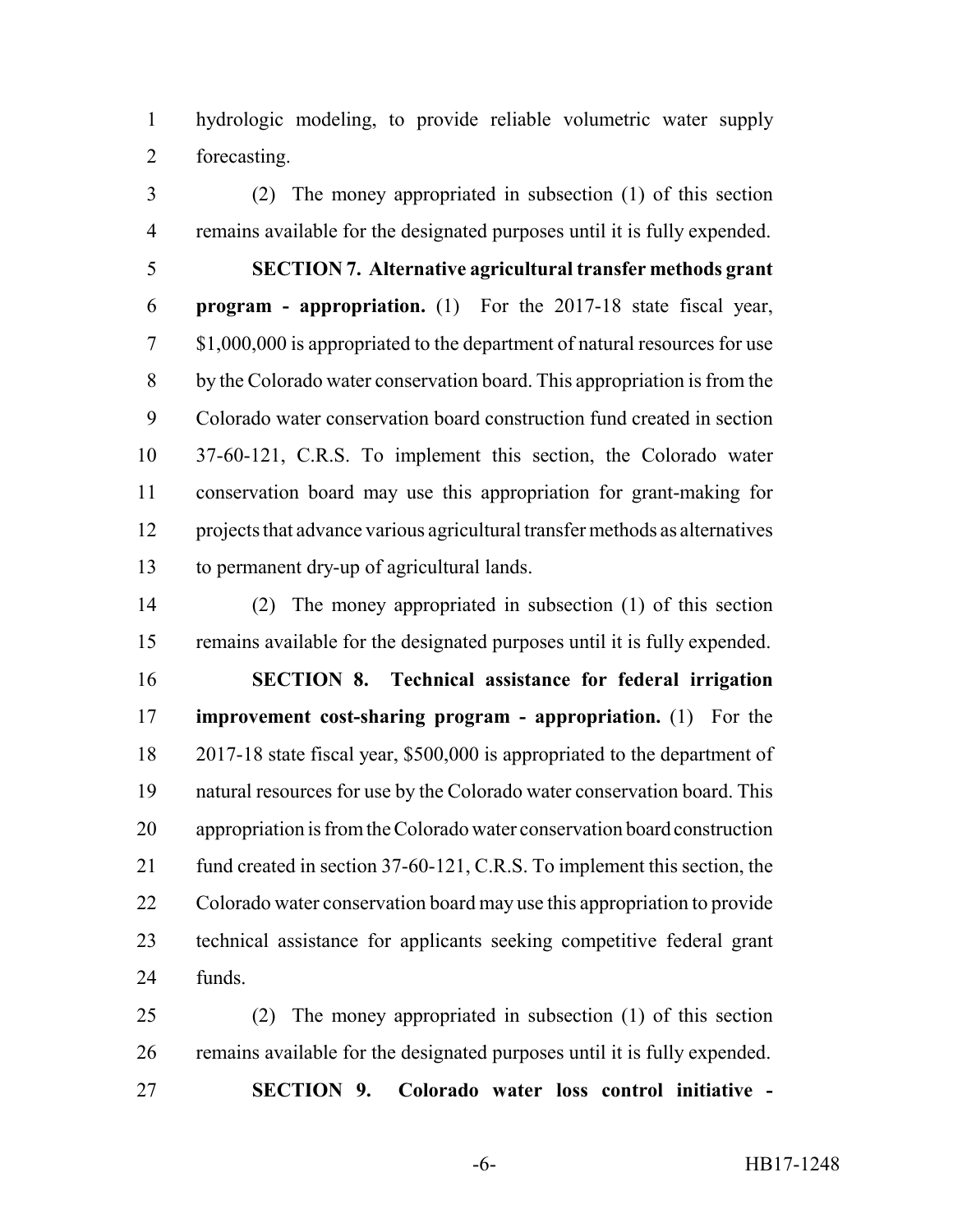**appropriation.** (1) For the 2017-18 state fiscal year, \$1,100,000 is appropriated to the department of natural resources for use by the Colorado water conservation board. This appropriation is from the Colorado water conservation board construction fund created in section 37-60-121, C.R.S. To implement this section, the Colorado water conservation board may use this appropriation to create and conduct statewide training workshops on a water loss control methodology and to provide technical assistance to interested water providers on water system management.

 (2) The money appropriated in subsection (1) of this section remains available for the designated purposes until it is fully expended.

 **SECTION 10. Updating regulation related to nonpotable water reuse - appropriation.** (1) For the 2017-18 state fiscal year, \$260,000 is appropriated to the department of public health and environment for use by the water quality control division. This appropriation is from the public and private utilities sector fund created 17 in section 25-8-502  $(1.5)(a)(V)$ , C.R.S. To implement this section, the water quality control division may use this appropriation to update regulations concerning nonpotable reuse of water and graywater usage.

 (2) The money appropriated in subsection (1) of this section remains available for the designated purposes until it is fully expended.

# **SECTION 11. Windy Gap firming project - authorization.**

 (1) Pursuant to section 37-60-122 (1)(b), C.R.S., the Colorado water conservation board is authorized to make loans in the amount of up to 25 \$90,000,000 from the Colorado water conservation board construction fund for the Windy Gap firming project, a regional water supply project, for activities including the construction of a new reservoir.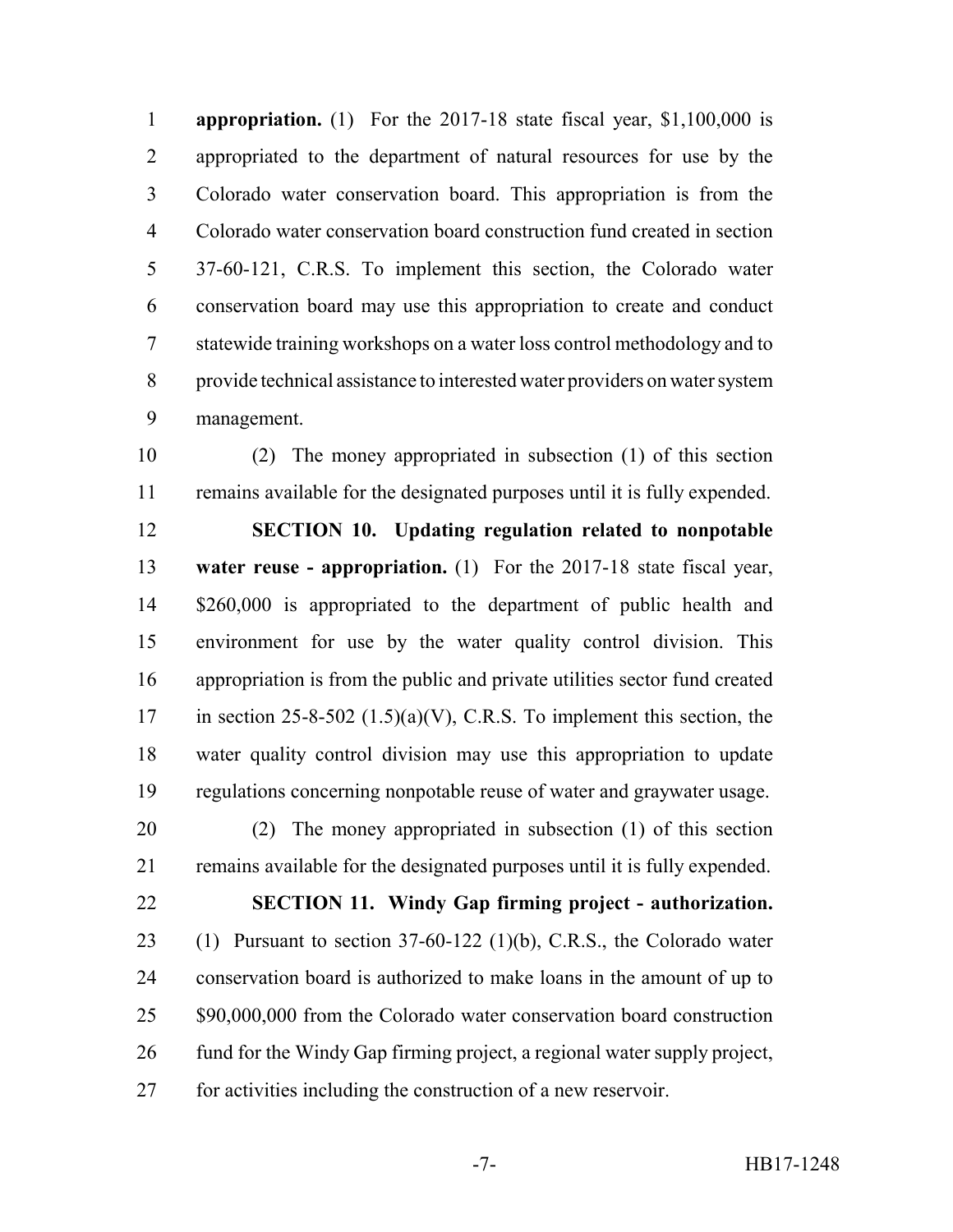(2) The money authorized in subsection (1) of this section remains available for the designated purposes until it is fully expended.

 (3) The Colorado water conservation board may make loans for 4 the project specified in subsection (1) of this section from money that is or may become available to the Colorado water conservation board construction fund. The total amount of the loans will be in the amount listed in subsection (1) of this section plus or minus the amount, if any, as may be justified by reason of ordinary fluctuations in construction costs as indicated by the engineering cost indices applicable to the types of construction required for the project or as may be justified by reason of changes in the plans for the project due to differing or unforeseen site conditions, errors or omissions in the plans and specifications, changes instituted by regulatory agencies, or changes in material quantities beyond contract limits.

 **SECTION 12. Continuation of the Rio Grande cooperative project - appropriation.** (1) For the 2017-18 state fiscal year, 17 \$10,000,000 is appropriated to the department of natural resources for use by the Colorado water conservation board. This appropriation is from the Colorado water conservation board construction fund created in section 37-60-121, C.R.S. To implement this section, the Colorado water conservation board may use this appropriation for rehabilitation of the Rio Grande reservoir, owned and operated by the San Luis valley irrigation district.

 (2) The money appropriated in subsection (1) of this section remains available for the designated purposes until it is fully expended. **SECTION 13. Continuation of the watershed restoration program - appropriation.** (1) For the 2017-18 state fiscal year,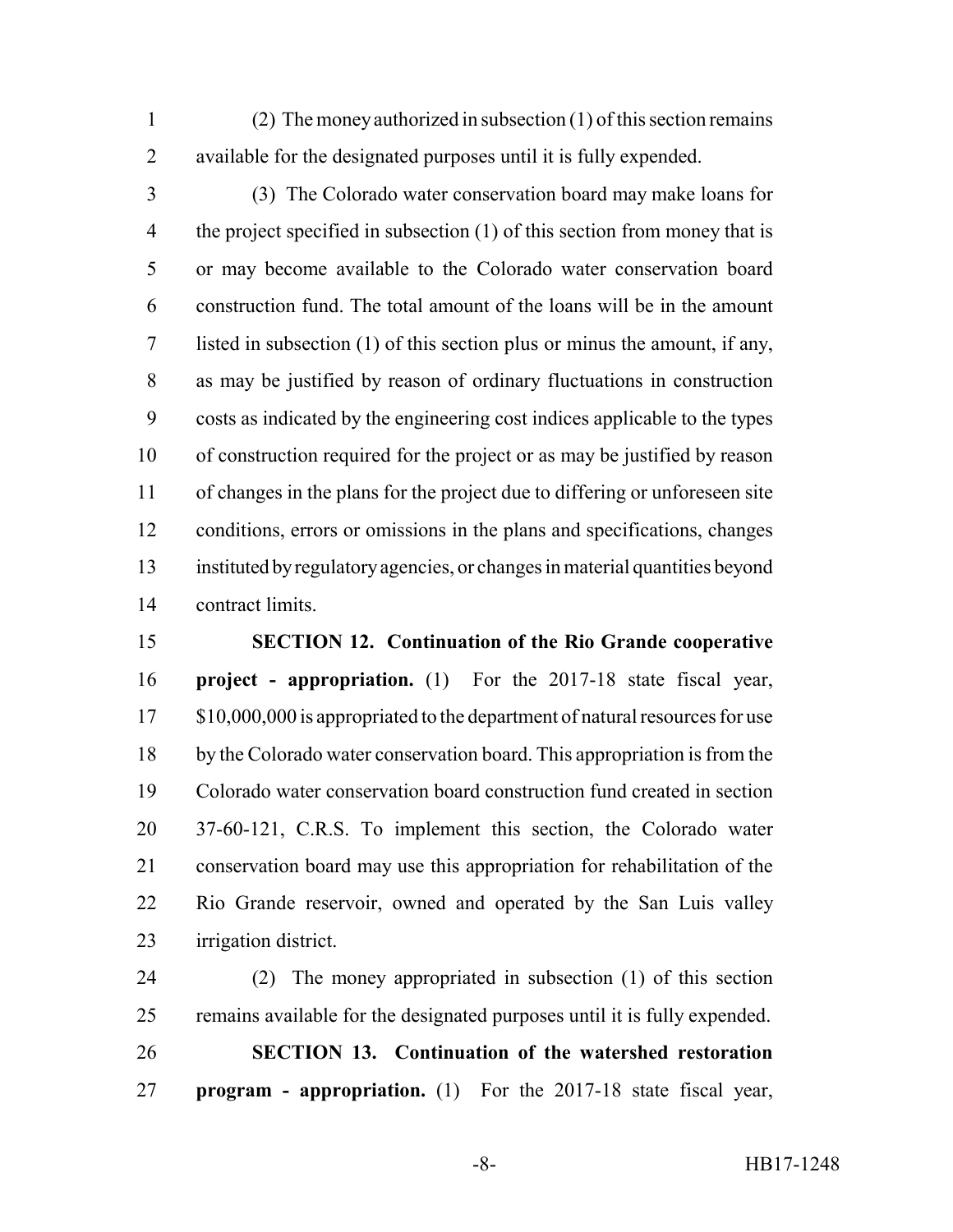1 \$5,000,000 is appropriated to the department of natural resources for use 2 by the Colorado water conservation board. This appropriation is from the Colorado water conservation board construction fund created in section 37-60-121, C.R.S. To implement this section, the Colorado water conservation board may use this appropriation to provide planning and engineering studies, including implementation measures, to address technical needs for watershed restoration and flood mitigation projects throughout the state; aquatic habitat protection; flexible operations for multiple uses; restoration work; quantification of environmental flow needs; and monitoring efforts to support watershed health goals outlined in the Colorado water plan.

 (2) The money appropriated in subsection (1) of this section remains available for the designated purposes until it is fully expended.

 **SECTION 14. Implementation of the Colorado water plan - appropriation.** (1) For the 2017-18 state fiscal year, \$10,000,000 is appropriated to the department of natural resources for use by the Colorado water conservation board. This appropriation is from the Colorado water conservation board construction fund created in section 37-60-121, C.R.S. To implement this section, the Colorado water conservation board may use this appropriation to fund studies, programs, or projects that assist in implementing the state water plan adopted 22 pursuant to section 37-60-106 (1)(u), C.R.S., including the following:

 (a) Up to \$2,000,000 for grant-making for multi-beneficial projects and those projects identified in basin implementation plans to address the water supply and demand gap;

 (b) Up to \$1,000,000 to implement long-term strategies for conservation, land use, and drought planning;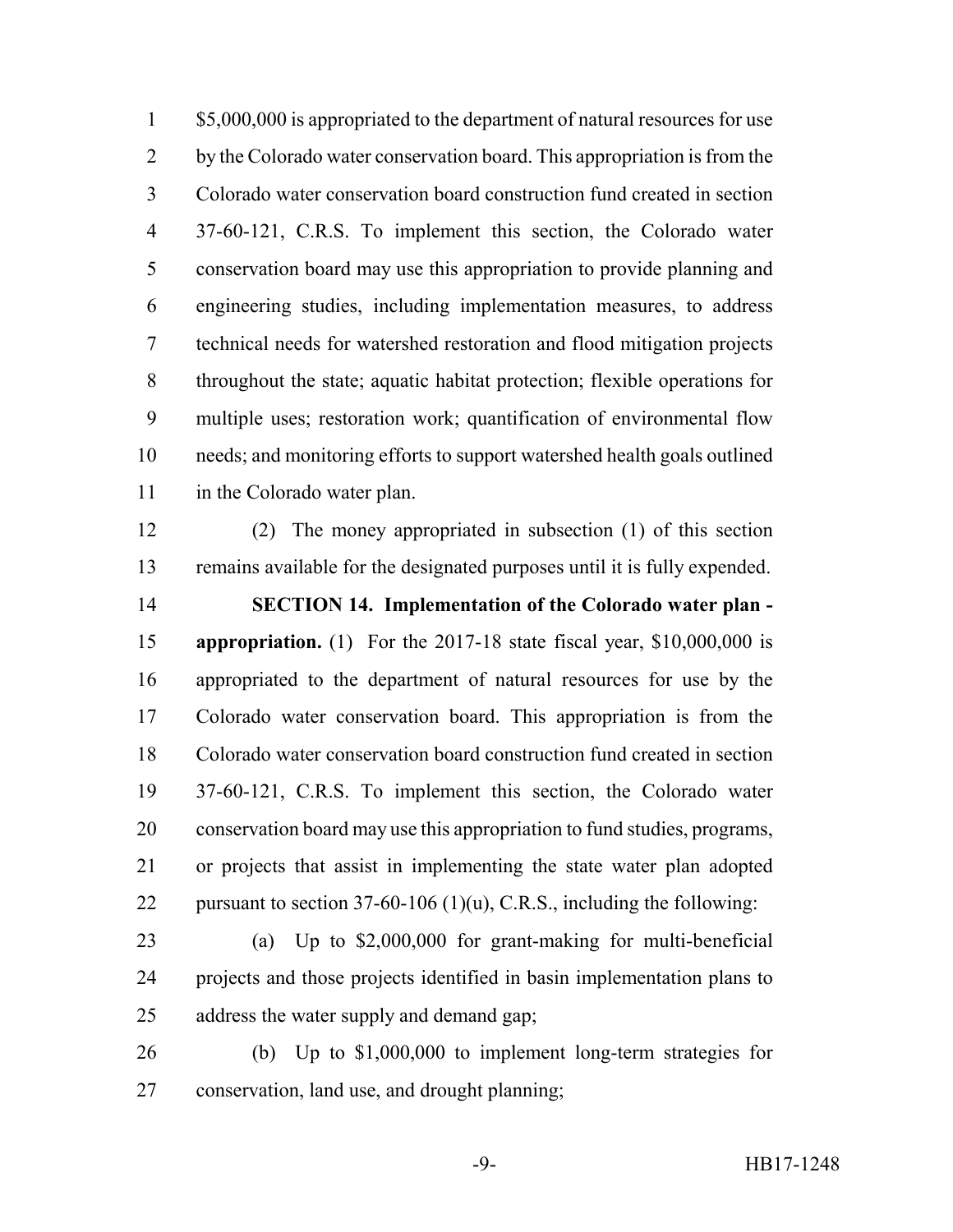(c) Up to \$3,000,000 to facilitate the development of additional storage, artificial recharge into aquifers, and dredging existing reservoirs to restore the reservoirs' full decreed storage capacity; (d) Up to \$1,000,000 for water education, outreach, and

 innovation efforts; (e) Up to \$1,000,000 to provide technical assistance and project

grants for agriculture;

 (f) Up to \$1,000,000 for watershed health, environment, and recreation; and

 (g) Up to \$1,000,000 to complete an update to the statewide water supply initiative.

 (2) The money appropriated in subsection (1) of this section remains available for the designated purposes until it is fully expended.

 **SECTION 15. Restoration of the balance of the flood and drought response fund - transfer.** On July 1, 2017, the state treasurer shall transfer the sum of \$500,000, or so much thereof as may be necessary, from the unreserved cash in the Colorado water conservation board construction fund to the flood and drought response fund created in section 37-60-123.2, C.R.S., in order to restore the unencumbered 20 balance in the flood and drought response fund to \$500,000 for the board to provide documentation, forecasting, mapping, aerial photography, mitigation, and other efforts deemed necessary to quickly respond to flood and drought events.

 **SECTION 16. Restoration of litigation fund cash balance - transfer.** On July 1, 2017, the state treasurer shall transfer the sum of 26 \$1,300,000 from the unreserved cash in the Colorado water conservation board construction fund to the litigation fund created in section 37-60-121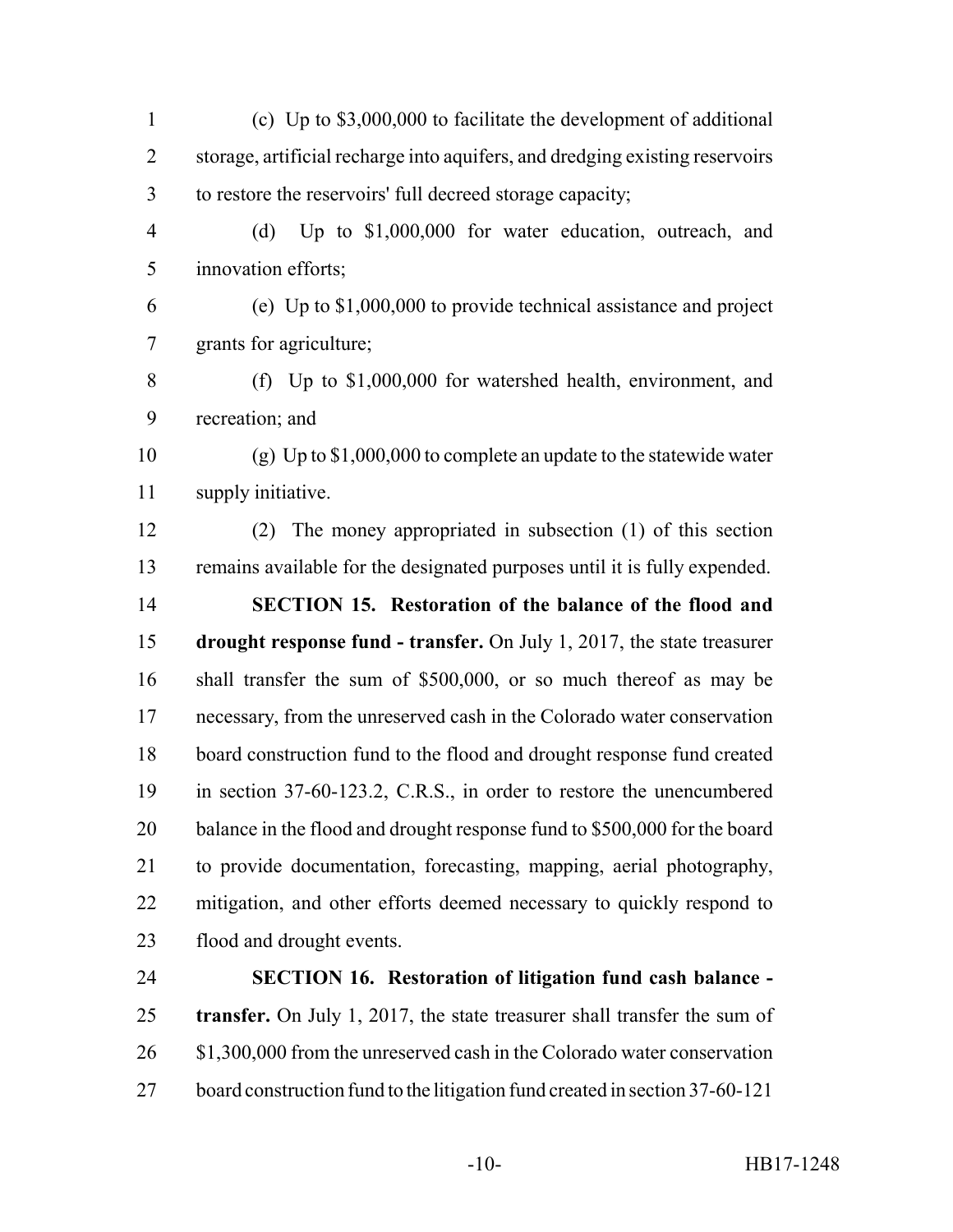(2.5), C.R.S., to continue litigation support for the board.

 **SECTION 17. Restoration of feasibility study small grant fund balance - transfer.** On July 1, 2017, the state treasurer shall transfer the sum of \$300,000 from the unreserved cash in the Colorado water conservation board construction fund to the feasibility study small grant fund created in section 37-60-122.7, C.R.S., to continue grant-making to assist local water providers with the costs of preparing water project feasibility studies.

 **SECTION 18. Restoration of fish and wildlife resources fund balance - transfer.** On July 1, 2017, the state treasurer shall transfer the sum of \$1,500,000 from the unreserved cash in the Colorado water conservation board construction fund to the fish and wildlife resources fund created in section 37-60-121, C.R.S., to continue grant-making to assist with the mitigation of fish and wildlife resources affected by the construction, operation, or maintenance of water diversion, delivery, or storage facilities.

 **SECTION 19. Nonpotable water reuse regulation - transfer.** On July 1, 2017, the state treasurer shall transfer the sum of \$260,000 from the unreserved cash in the Colorado water conservation board construction fund to the public and private utilities sector fund created in 21 section 25-8-502  $(1.5)(a)(V)$ , C.R.S., to allow the water quality control commission to update regulations concerning nonpotable reuse of water and graywater usage.

 **SECTION 20.** In Colorado Revised Statutes, **add** 37-60-121.5 as follows:

 **37-60-121.5. Loan guarantee fund - creation.** THE LOAN GUARANTEE FUND IS HEREBY CREATED IN THE STATE TREASURY AND IS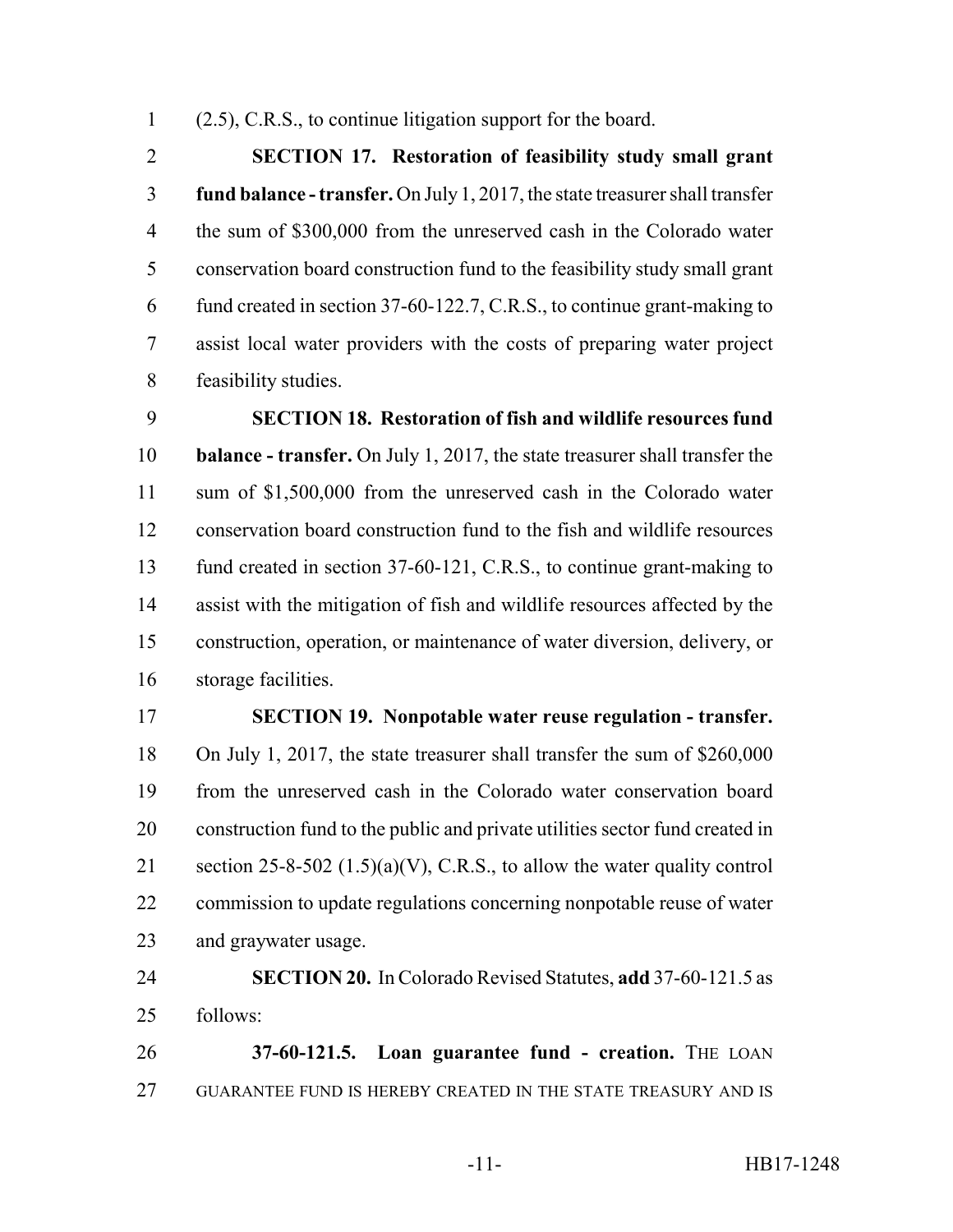REFERRED TO IN THIS SECTION AS THE "FUND". THE FUND CONSISTS OF MONEY THAT THE GENERAL ASSEMBLY MAY APPROPRIATE OR TRANSFER TO THE FUND. ALL INTEREST AND INCOME DERIVED FROM THE DEPOSIT AND INVESTMENT OF MONEY IN THE FUND SHALL BE TRANSFERRED TO THE SEVERANCE TAX PERPETUAL BASE FUND CREATED IN SECTION 39-29-109 (2)(a). MONEY IN THE FUND IS CONTINUOUSLY APPROPRIATED TO THE BOARD FOR THE PURPOSE OF GUARANTEEING THE REPAYMENT OF LOANS MADE FOR WATER PROJECTS WITH MULTIPLE PARTICIPANTS.

 **SECTION 21.** In Colorado Revised Statutes, 39-29-109, **amend** 10 (2)(a)(X)(A), (2)(a)(X)(B), (2)(a)(X)(C), (2)(a)(XV), and (2)(a)(XVI); 11 and **add**  $(2)(a)(X)(E)$ ,  $(2)(a)(XVIII)$ , and  $(2)(a)(XIX)$  as follows:

 **39-29-109. Severance tax trust fund - created - administration - distribution of money - repeal.** (2) State severance tax receipts shall be credited to the severance tax trust fund as provided in section 39-29-108. Except as otherwise set forth in section 39-29-109.5, all income derived from the deposit and investment of the money in the fund shall be credited to the fund. At the end of any fiscal year, all unexpended and unencumbered money in the fund remains in the fund and shall not be credited or transferred to the general fund or any other fund. All money in the fund is subject to appropriation by the general assembly for the following purposes:

 (a) **The severance tax perpetual base fund.** 23 (X) (A) Notwithstanding any provision of this paragraph  $(a)$  SUBSECTION (2)(a) to the contrary, the state treasurer shall transfer to the Colorado water conservation board construction fund, for use by the Colorado 26 water conservation board, also referred to in this subparagraph  $(X)$ 27 SUBSECTION  $(2)(a)(X)$  as the "board", thirty million dollars for the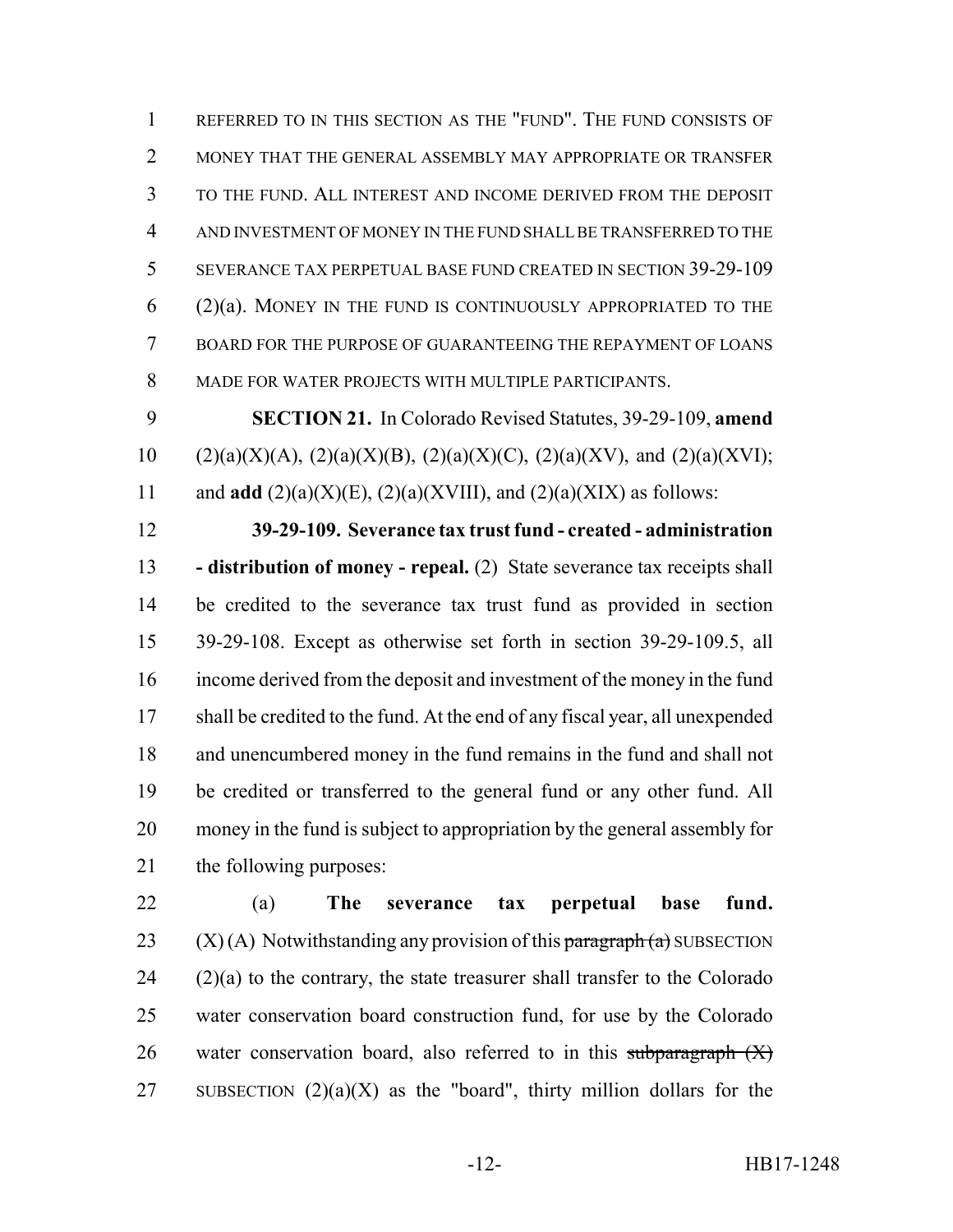planning, design, and construction of the Rio Grande cooperative project. Of this amount, the board shall allocate up to ten million dollars for improvements associated with the Beaver Park reservoir, owned and operated by the division of parks and wildlife, and up to twenty million dollars for improvements to the Rio Grande reservoir, owned and operated by the San Luis valley irrigation district. The state treasurer shall transfer the moneys MONEY in two consecutive annual installments of fifteen million dollars on July 1, 2012, and July 1, 2013. ON JULY 1, 2017, THE STATE TREASURER SHALL TRANSFER AN ADDITIONAL TEN MILLION 10 DOLLARS FROM THE FUND TO THE COLORADO WATER CONSERVATION BOARD CONSTRUCTION FUND FOR USE BY THE BOARD FOR IMPROVEMENTS TO THE RIO GRANDE RESERVOIR, OWNED AND OPERATED BY THE SAN LUIS VALLEY IRRIGATION DISTRICT.

14 (B) Pursuant to section  $37-60-122$  (1)(b), C.R.S., the board may 15 loan moneys MONEY in an amount up to ten million dollars to the division 16 of parks and wildlife and up to fifteen TWENTY-FIVE million dollars to the San Luis valley irrigation district.

18 (C) Pursuant to section 37-60-121 (1)(b)(IV)  $C.R.S.$  AND FOR THE INSTALLMENTS AUTHORIZED FOR IMPROVEMENTS TO THE RIO GRANDE 20 RESERVOIR PURSUANT TO SUBSECTION  $(2)(a)(X)(A)$  OF THIS SECTION, the board may determine the amount of loan, or loan-to-grant ratio, for the 22 second fifteen-million-dollar installment as set forth in sub-subparagraph 23 (A) of this subparagraph  $(X)$ , commencing on July 1, 2013, AND THE TEN-MILLION-DOLLAR INSTALLMENT COMMENCING ON JULY 1, 2017.

25 (E) THIS SUBSECTION  $(2)(a)(X)$  IS REPEALED, EFFECTIVE SEPTEMBER 1, 2018.

27 (XV) (A) Notwithstanding any provision of this paragraph  $(a)$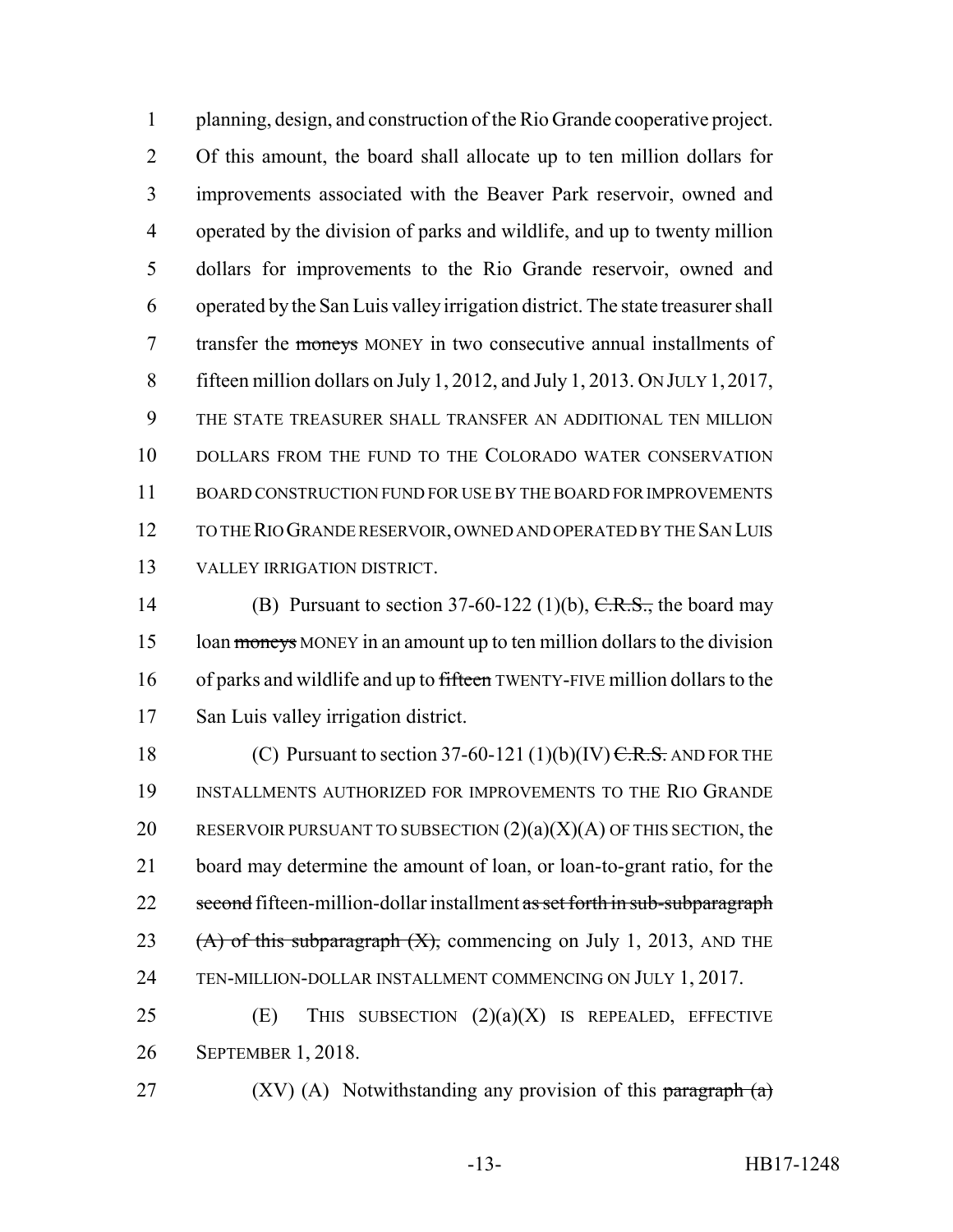1 SUBSECTION  $(2)(a)$  to the contrary, on July 1,  $2016$  2017, the state 2 treasurer shall transfer five million dollars from the fund to the Colorado 3 water conservation board construction fund, created in section 37-60-121  $(1)$  (a), C.R.S., for use by the Colorado water conservation board, created 5 in section 37-60-102, C.R.S., in the amount of one million five hundred 6 thousand dollars to continue the watershed restoration program. two 7 million five hundred thousand dollars for the Bear Creek reservoir storage 8 reallocation study, and one million dollars for the statewide water supply 9 initiative update.

10  $(B)$  THIS SUBSECTION  $(2)(a)(XV)$  IS REPEALED, EFFECTIVE 11 SEPTEMBER 1, 2018.

12 (XVI) Notwithstanding any provision of this paragraph (a) 13 SUBSECTION (2)(a) to the contrary, on July 1,  $\frac{2016}{2017}$ , and each year 14 thereafter on July 1, the state treasurer shall transfer five TEN million 15 dollars from the fund to the Colorado water conservation board 16 construction fund, created in section 37-60-121 (1)(a),  $C.R.S.,$  for use by 17 the Colorado water conservation board, created in section 37-60-102, 18 <del>C.R.S.,</del> for the board to fund studies, programs, or projects that assist in 19 implementing the state water plan adopted pursuant to section 37-60-106 20  $(1)(u)$ . C.R.S.

 (XVIII) (A) NOTWITHSTANDING ANY PROVISION OF THIS 22 SUBSECTION (2)(a) TO THE CONTRARY, ON JULY 1, 2017, THE STATE TREASURER SHALL TRANSFER TEN MILLION DOLLARS FROM THE FUND TO 24 THE WATER SUPPLY RESERVE FUND CREATED IN SUBSECTION (2)(c) OF THIS SECTION FOR USE BY THE COLORADO WATER CONSERVATION BOARD CREATED IN SECTION 37-60-102.

27 **(B)** THIS SUBSECTION  $(2)(a)(XVIII)$  IS REPEALED, EFFECTIVE